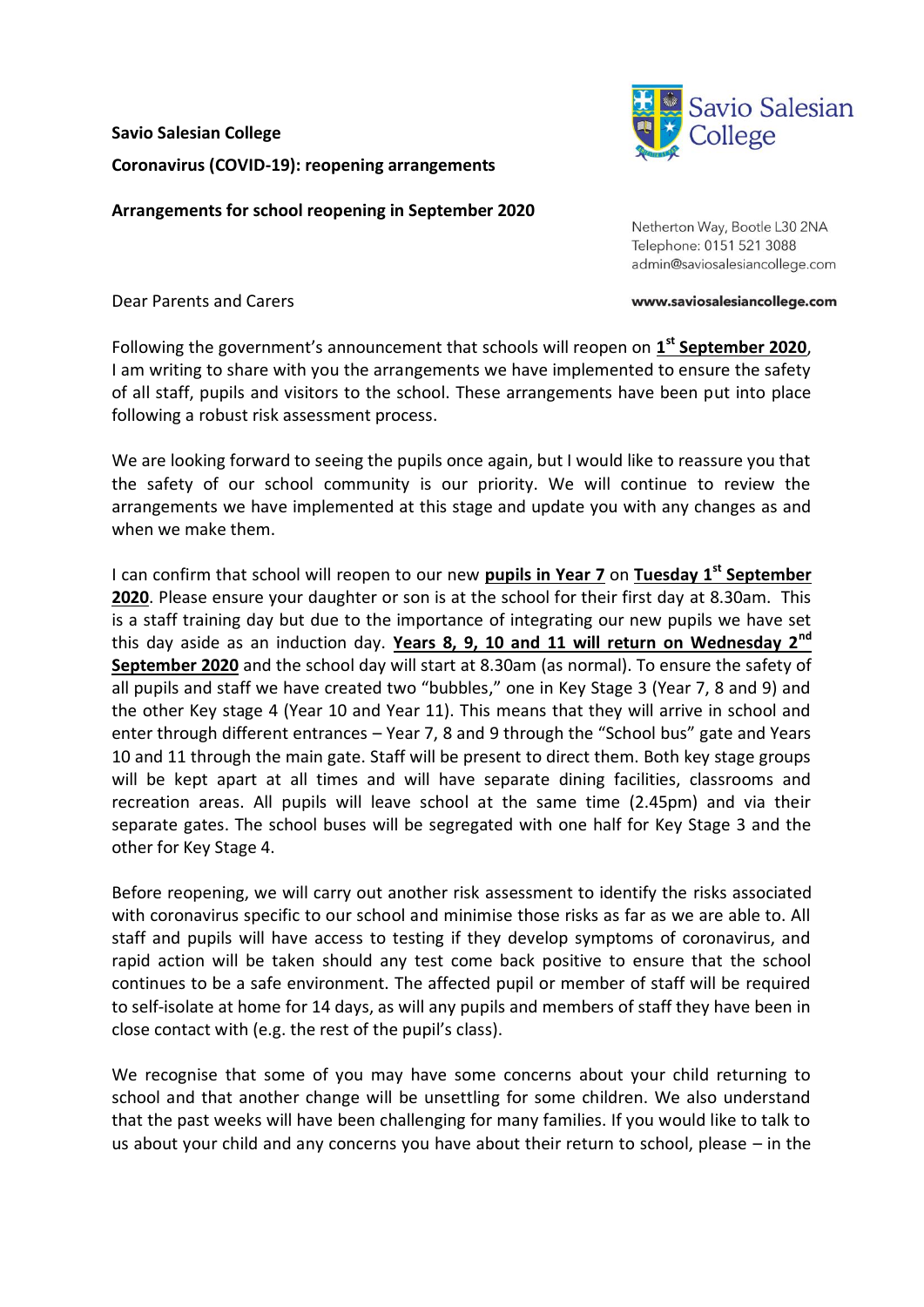first instance – contact Mrs Howe. If your child has an EHC plan please contact the school SENCO, Miss Corby, who will support you and your child with their return to school. **School staff**

We will be welcoming a number of new staff to the school in September. Mrs Moglione will be joining us as a teacher of English, Mr Leivesley as a teacher of Maths and Mrs Crompton as a teacher of Food. Staff who are leaving are Mr Clarke, Mr King, Mrs Wailes, Mrs Hind-Portley and Mr Hagan and I would like to thank them for all their hard work and contributions to school life and wish them well as they take up their new roles elsewhere.

| Progress Leader for Year 6 and 7 | Mr A Collins                               |
|----------------------------------|--------------------------------------------|
| Progress Leader for Year 8       | Mr S Gettings                              |
| Progress Leader for Year 9       | Mrs J Welsh                                |
| Progress Leader for Year 10      | Mr G Lyons                                 |
| Progress Leader for Year 11      | Mr D Talbot (Mrs Butler – maternity leave) |

#### **Maintaining a safe school environment**

I would like to take this opportunity to remind you of the preventative measures the school has put in place in order to minimise the spread of infection.

As per the advice from the government, the following actions for infection control remain in place:

- Displaying coronavirus infection control measures information posters around the school
- Encouraging good hygiene by promoting the importance of handwashing for at least 20 seconds with warm water and soap in the following circumstances:
	- Before leaving home
	- On arrival at school
	- After using the toilet
	- After breaks and sporting activities
	- Before food preparation
	- Before eating any food, including snacks
	- Before leaving school
- Installing alcohol-based hand sanitiser dispensers that contain at least 60 percent alcohol throughout the school
- Ensuring pupils and staff understand that they must cover their mouth and nose with a tissue before they cough or sneeze, then throw the tissue away
- Ensuring frequently touched objects and surfaces are cleaned and disinfected more regularly than usual
- Calling NHS 111 if someone becomes unwell, isolating any unwell people in a separate room, and providing a separate bathroom, where possible
- Telling staff to stay at home for 14 days if they develop symptoms of coronavirus
- Dividing the school into separate bubbles and zones to minimise the risk of infection (as outlined above).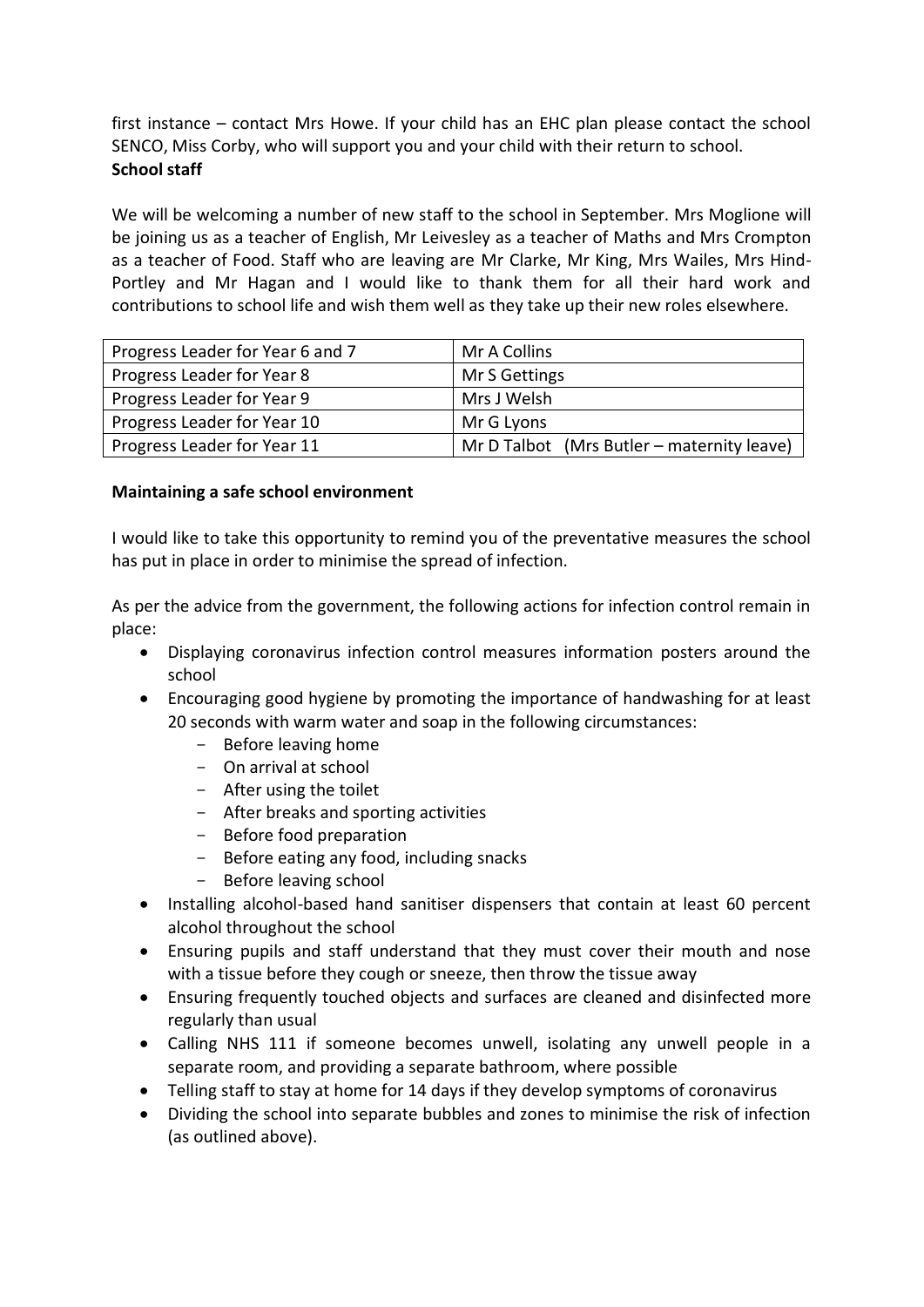As an important part of our school community, I would ask that you continue to encourage good infection control practices, such as thorough handwashing, at home and keep your child informed about the things they can do to discourage the spread of infection.

As per the current NHS and government advice, you should keep your child at home for a period of 14 days if they develop coronavirus symptoms. Symptoms include a high temperature or a new, continuous cough. Where symptoms continue after 7 days, or begin to worsen, you should call 111. If someone in your child's household has symptoms, your child must self-isolate for 14 days from the day the other person's symptoms started. This is because it can take 14 days for symptoms to appear. More information regarding symptoms and actions can be found on the NHS website [\(https://www.nhs.uk/conditions/coronavirus](https://www.nhs.uk/conditions/coronavirus-covid-19/)[covid-19/\)](https://www.nhs.uk/conditions/coronavirus-covid-19/).

If you think your child may have been exposed to or has coronavirus, please contact the school on **0151 521 3088** at the earliest opportunity.

# **School uniform and Equipment**

Pupils **will** be required to wear full school uniform once they return to school. However, can I also ask that you follow government advice in relation to washing clothes that are worn frequently. If you have been unable to purchase any part of the uniform for whatever reason then please contact the school so that we can address the issue.

Pupils are expected to come into school fully equipped. Year 7 will be given the school bag on their first day, Year 8 and 9 already have the school bag and are expected to bring it with them into school. Other than the school bag no other bag is allowed in Years 7, 8 and 9. May I also remind you that no earrings, piercings or jewellery of any kind, other than a wrist watch, is to be worn in school. Mobile phones continue to be prohibited at any time during the school day and will be confiscated if seen.

# **Arrangements for the start and end of the school day**

The beginning and end of the school day are the busiest times for children and adults congregating together in one place, so maintaining safe distances within normal arrangements can be a challenge. We have implemented the measures above for when pupils return to school and ask that they maintain social distancing as much as possible and especially in relation to adults in the school. Each Key Stage will be directed to their own playgrounds to ensure that both do not mix together.

- We encourage pupils to walk or cycle to school if possible and avoid public transport where possible and at peak times.
- Key Stage 4 pupils will enter the school through the main entrance and leave through the same entrance. Key Stage 3 will enter the school through the "School bus" gate.
- A marked one-way system has been set up in the school corridors to minimise faceto-face contact between pupils and make it easier to follow social distancing guidance.
- Breakfast clubs will continue for vulnerable pupils, the children of key workers.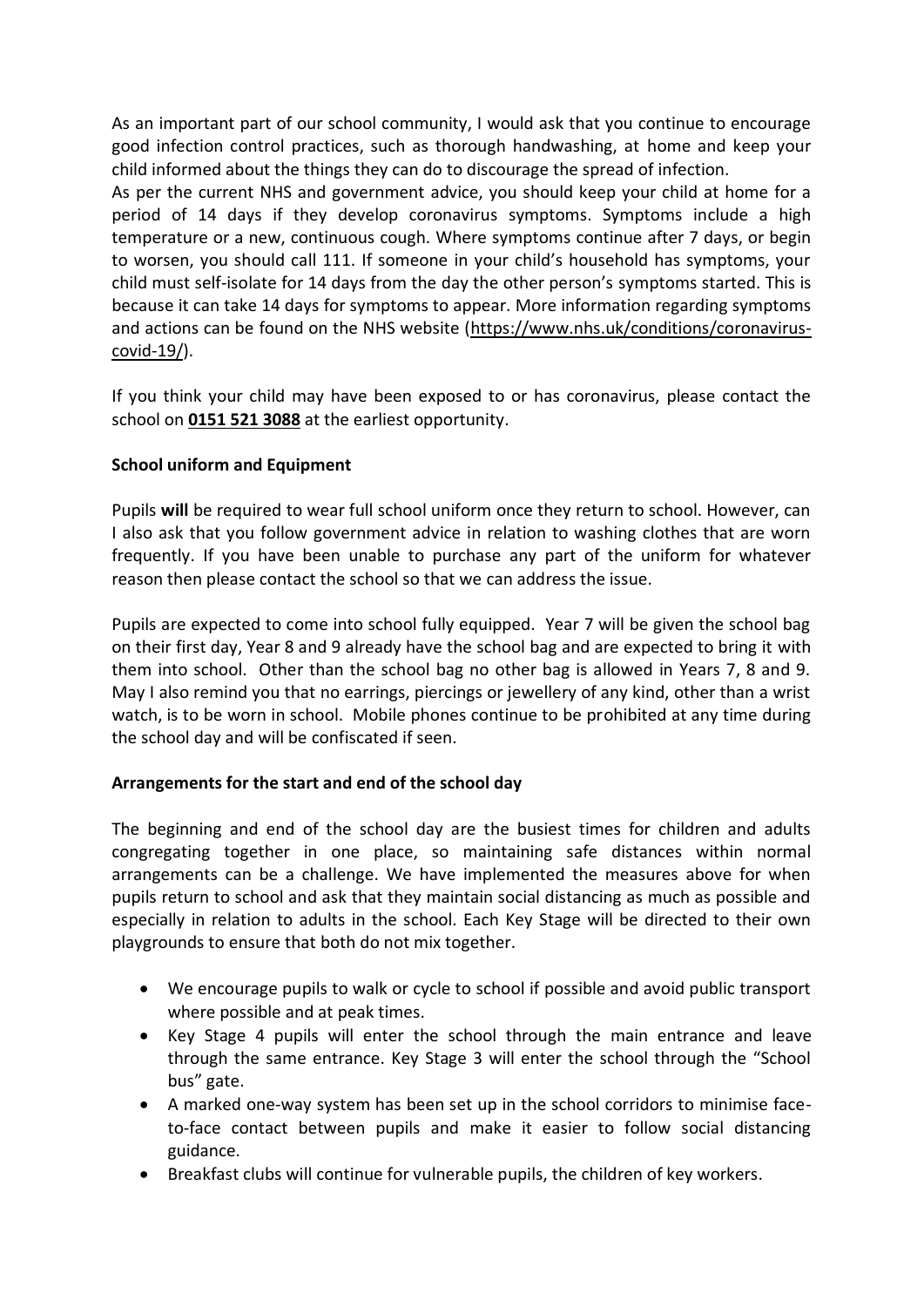After-school clubs will continue for vulnerable pupils and the children of key workers.

### **School transport**

Where possible we would ask that your child walks or cycles to school during the current pandemic however school buses will operate as previously and on the same routes with some changes since March. Unfortunately, as a school we have no control over the prices set by the bus companies that serve our pupils and the cost of getting into school each day has increased to £1.50 each way from  $1<sup>st</sup>$  September. As part of our commitment in supporting the new Year 7, those who are to travel by bus will receive a free travel pass. For those in Years 8 to 11 whilst the school cannot afford free travel for all we can offer a termly pass that can be purchased through the school with either a one-off or weekly payment. It will work out as a cost of approximately 75p each way, half price. Please complete the return slip at the bottom of this letter and provide 2 passport sized photographs if you wish to take up this offer. We will trial this for one term and if it proves successful will continue with it.

The only other change is around a reduction in the 4pm after school bus that will not be running from September onwards.

If your child travels to school with an alternative company or via public transport, please ensure you visit the relevant company website to be informed of any changes to travel arrangements.

#### **Arrangements for breaktimes and lunchtimes**

We recognise the importance for all pupils to have a break from learning and to enjoy time outside during the school day. Reconnecting with friends will be an important aspect of pupils settling back into school life, so we have made some adjustments to break and lunch times to ensure they can do so safely. Both Key stages will have separate Dining rooms, play areas and toilet facilities.

#### **The school day**

To minimise the number of pupils and staff assembling for periods of time, we have made the following changes to the school day:

- Pupils moving around the school site will be minimized
- Each year group has been placed into a "zone" within the school and will spend most of their lessons in the same classroom
- Therefore, the teacher will move to the class and pupils will remain in place apart from when they have practical subjects
- The layout of some classrooms have changed to ensure the safety of all.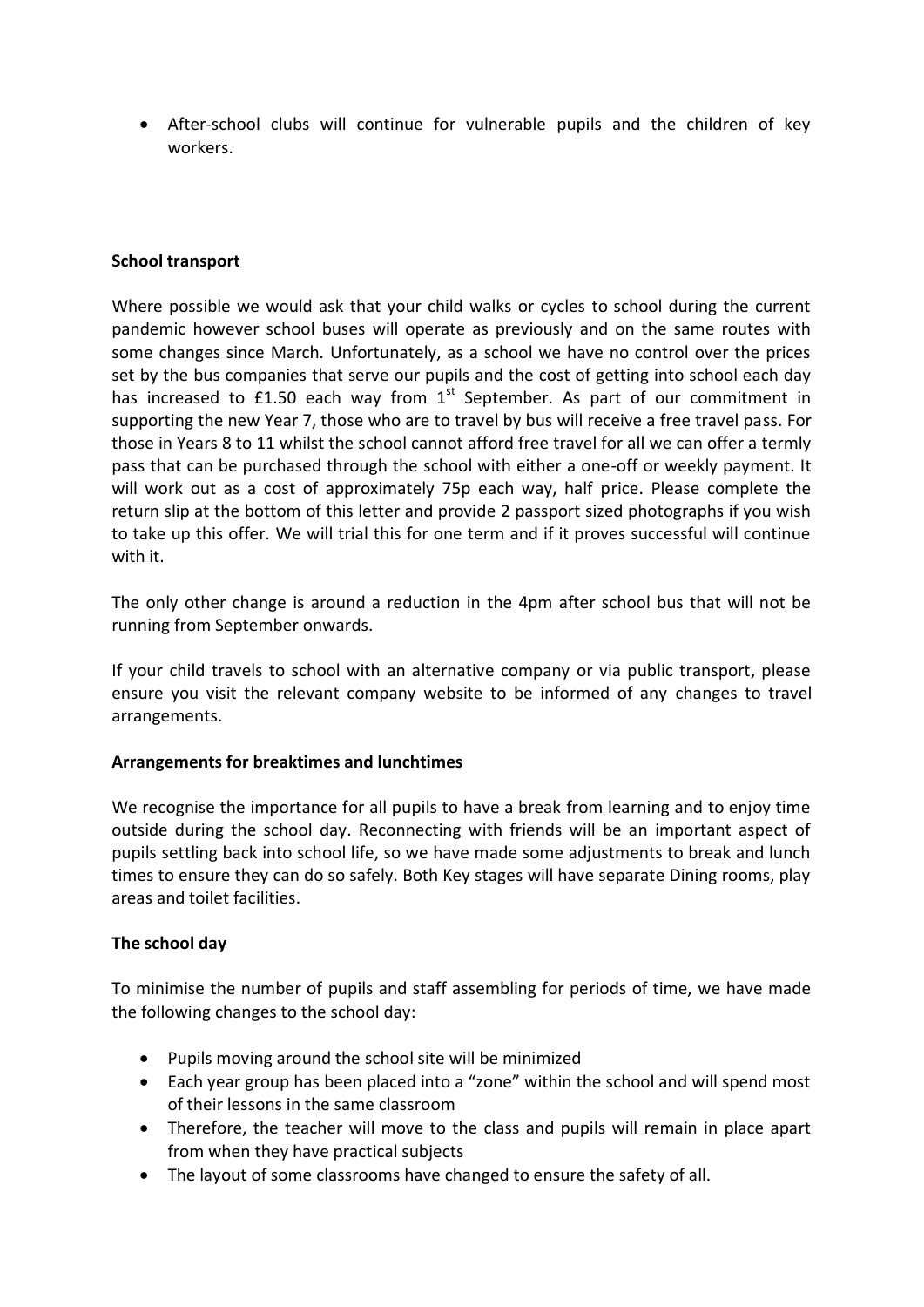## **Transition arrangements**

This time of year is especially important for our new Year 7 pupils, who are moving to the next stage of their education. Even in normal circumstances, this can be a worrying time for children, and for some, the recent time away from school may have magnified their distress. To help all pupils prepare for this change and to make the move in to Year 7 successful, we have invited them in to school on Tuesday  $1<sup>st</sup>$  September before the rest of the school arrives the following day. This will enable them to familiarise themselves with staff and the school buildings.

## **Free School Meals**

The Government has agreed to fund Free School Meals throughout the summer holiday period and vouchers will continued to be issued until the end of August. Those who are eligible will receive all of their summer holiday vouchers by the beginning of next week in the same way that you have received them since the start of the pandemic.

## **Support for pupils and families**

We do not underestimate how difficult the recent weeks have been for us all and we all will have been touched in some way by the coronavirus pandemic. We recognise the need to focus on pupils' emotional wellbeing as well as their return to learning. Aside from Form Tutors and Heads of Year we also have a number of other staff on site who can offer support for all pupils who may be feeling anxious or concerned about returning to school. If you would specifically like someone to speak to your child about this please contact Mrs Howe in school.

Parents may wish to seek support for themselves from the following support agencies:

- DfE Website Supporting your children's education
- See Sefton Council website
- Samaritans call free 24 hours a day on 116 123
- National Domestic Abuse Helpline call for free and confidential advice, 24 hours a day on 0808 2000 247
- Shelter provide free confidential information, support and legal advice on all housing and homelessness issues if you call 0330 0536 083 (please note, this is not a free phone number and your call will be charged), or their free webchat is available at [https://england.shelter.org.uk/get\\_help/webchat](https://england.shelter.org.uk/get_help/webchat)

I hope that these arrangements provide you with the information you need to support your child's return to school. I would like to take the opportunity to thank you for supporting the school over recent weeks and supporting your child with their home learning.

Yours faithfully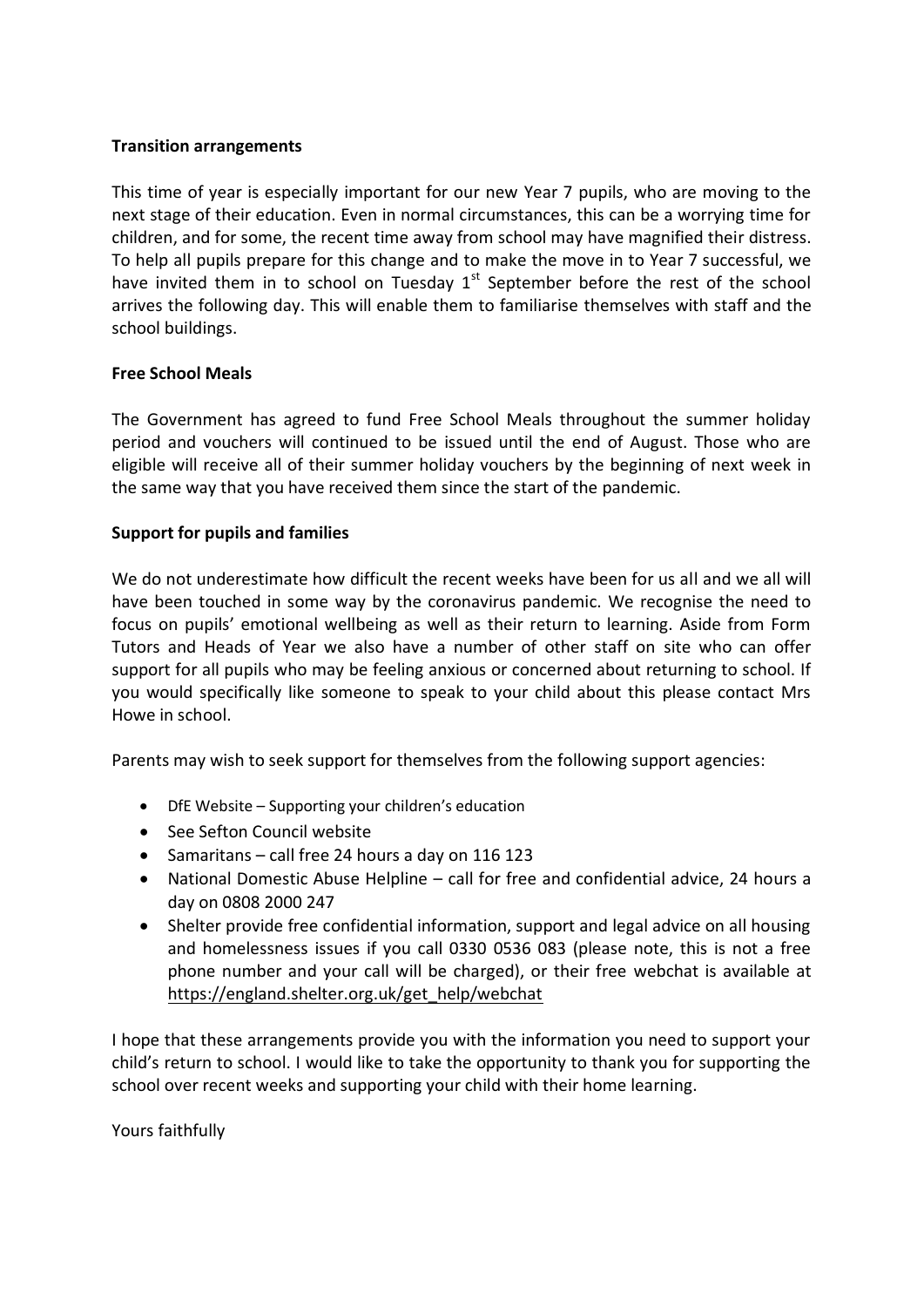T-Cooselle

Mr T Costello Headteacher